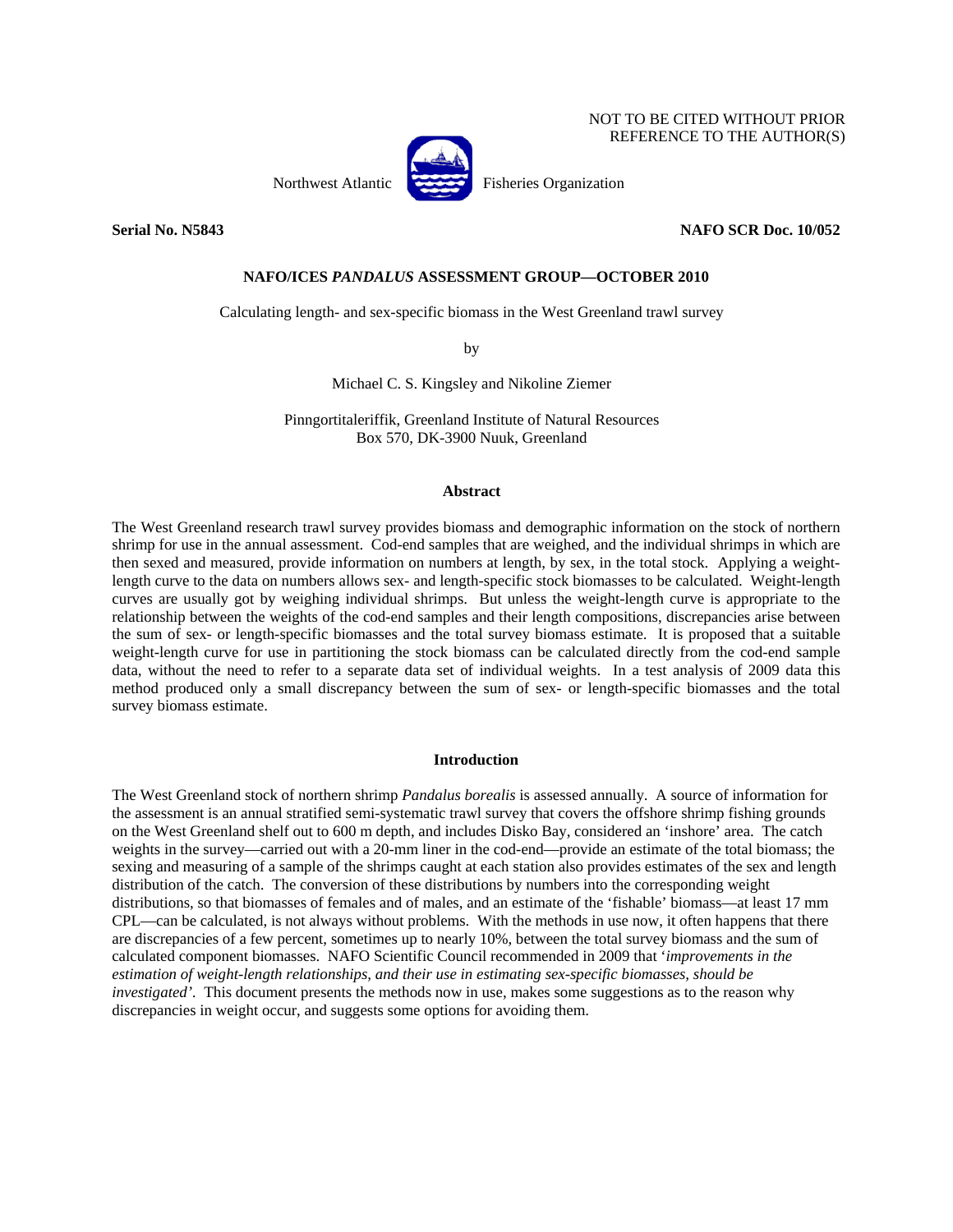#### **Estimation of Parameters**

When the trawl catch is taken on board, a sample is taken from the cod-end to be measured. It is sorted, and among other measurements, the weight of *P. borealis* is recorded. All the *P. borealis* in the sample are measured (the 'Length Sample'). Some are selected for individual weighing (the 'Length-Weight sample'). The rest of the catch is also sorted and weighed (Wieland et al. 2004)

The catch weight of shrimps, and the haul swept area, are used to estimate the overall biomass. Together with the lengths measured in the Length Sample and the sample weight of commercial shrimps, they are used to estimate numbers in the stock by length class and sex. Together with a weight-length curve, the length- and sex-specific numbers can be grossed up ('raised') to length- or sex-specific biomasses.

## **Methods**

Survey strata are considered here as independent sampling problems. Survey totals are got by summing stratum results. 'Length class' can be generalised to include sex or sex-length class.

There are two methods readily available for calculating stratum biomass from station catches. From the catch and swept area at a station, the single-station estimate of stratum biomass for station *s* in stratum *t* is

$$
\hat{B}_{ts} = A_t \frac{Catch_{ts}}{Sw. Area_{ts}}
$$

where  $A_t$  is the stratum area. These single-station estimates of density can be simply averaged, or a mean weighted by swept area could be used. An unweighted analysis estimate is:

$$
\hat{B}_t = \frac{A_t}{K_t} \sum_s \frac{Catch_{ts}}{Sw. Area_{ts}}
$$

where *t* is the stratum and *s* is the station, of which there are  $K_t$  in stratum *t*. Shrimp density does not vary much within a haul's distance (Kingsley et al. 2002) and so it is statistically preferable to use the unweighted estimate of stratum biomass; it also makes the calculations simpler throughout.

If the number of shrimps in class *l* in the Length Sample, of weight *Samp.Wt<sub>ts</sub>*, from station *s* in stratum *t* is  $n_{\text{lts}}$ , the corresponding single-station estimate of the number of shrimps in the class in the stratum is

$$
\hat{N}_{\text{Its}} = A_t \frac{n_{\text{Its}}}{Samp.Wt_{\text{ts}}} \cdot \frac{Catch_{\text{ts}}}{Sw.Area_{\text{ts}}}
$$

Using the unweighted analysis, the stratum estimate from many stations would be

 $\overline{a}$ 

$$
\hat{N}_{lt} = \frac{A_t}{K_t} \sum_{s} \left( \frac{n_{lts}}{Samp.Wt_{ts}} \cdot \frac{Catch_{ts}}{Sw.Area_{ts}} \right)
$$

where the divisor  $K_t$ , the number of stations, includes those with no catch<sup>1</sup>. The coefficient

*ts ts ts SampWt Sw Area Catch*  $\frac{1}{100}$  common to all lengths counted in a Length Sample can be called the 'raising factor' for a  $Wt_{rs} \cdot Sw.Area_{rs}$ station.

 $<sup>1</sup>$  I assume that a Length Sample of shrimps is taken from every catch that contains any commercial shrimps.</sup>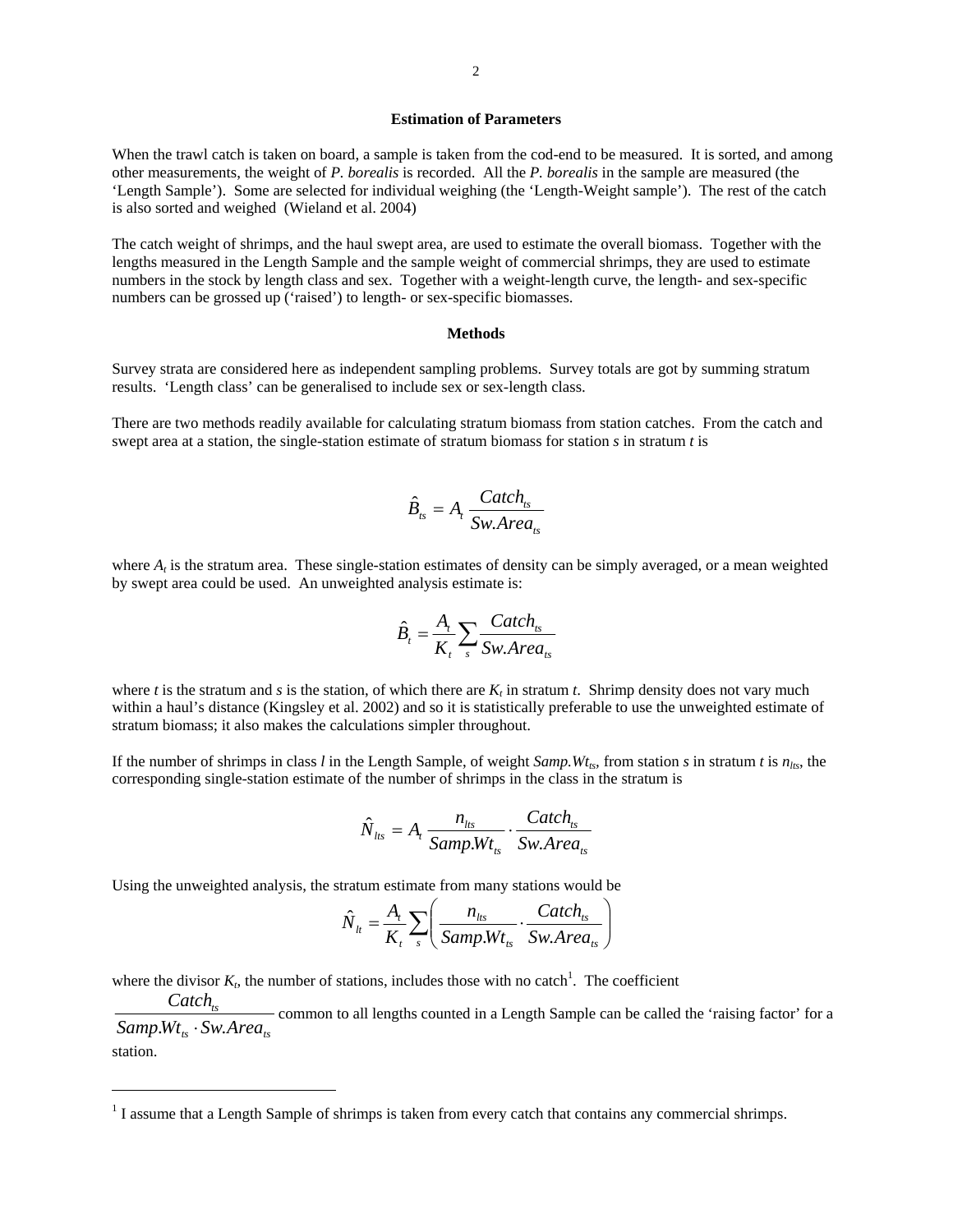Given stratum areas, catches and haul swept areas, estimates of numbers depend on length frequencies in the Length Samples and on the Length-Sample weights. Given these estimates of numbers, and if estimates of individual weight at length are available, length-class biomass by stratum is given by

$$
\hat{W}_{lt} = w(l) \frac{A_t}{K_t} \sum_s \left( \frac{n_{lts}}{Samp.Wt_{ts}} \cdot \frac{Catch_{ts}}{Sw.Area_{ts}} \right)
$$

and for the survey as a whole by

$$
\hat{W}_l = \sum_t w(l) \frac{A_t}{K_t} \sum_s \left( \frac{n_{lts}}{SampleWt_{ts}} \cdot \frac{Catch_{ts}}{Sw.Area_{ts}} \right)
$$

It is therefore also possible to calculate

$$
\hat{W_i} = w(l)\hat{N}_i
$$

The weight-length function usually used at present is a very simple power function:

$$
w(l) = a \cdot l^b
$$

where *a* can be called the coefficient and *b* can be called the exponent. In terms of overall survey results for lengthor sex-specific biomasses the coefficient governs the overall sum of class biomasses and the exponent governs their ratio. Increasing the coefficient will increase the sum of class biomasses. Increasing the exponent will estimate greater biomass of large shrimps relative to the biomass of small ones.

If, for all Length Samples  $\sum_{l} n_{lts} w(l) =$  *Samp.Wt<sub>ts</sub>*, i.e. if the weight of every Length Sample were to answer

exactly to the number and size of the shrimps that composed it and to a common function for weight at length, the sum of length-class biomasses would equal the stratum total biomass calculated from catches and swept areas. This doesn't happen. Length Samples deviate from the weight predicted by the number and size of their shrimps and a standard weight-length curve. For one thing, there are errors in data collection; for another, there is no reason to suppose that a single weight-length relationship is valid over the entire size range for the whole survey area; for a third, some Length Samples comprise bigger shrimps, some smaller, and the very simple weight-length functions used as averages over the whole size range probably do not apply exactly to smaller segments of the size range. In general, there will exist no simple parametric weight-length relationship that will ensure that the equation holds for all the Length Samples. Furthermore, it is common practice to use a weight-length function that has little connection with the survey data being analysed—for example, one that is based on data collected several years earlier. As a result, calculated component biomasses—for example, those of the different sex classes, or the fishable and non-fishable biomass—commonly do not add up to the total survey biomass estimate.

This is because the three pieces of information that presently go into the calculation of component biomass are incompatible. They are: the weights of the Length Samples; the length frequencies in the Length Samples; and the weight-length curve calculated from the, or a, or several, Length-Weight Sample(s). There might be several options for resolving the inconsistency.

Option 1: Replace the Length-Sample Weights.

With a weight-length relationship available, and the measurement of every shrimp in the Length Sample, it would be easy to replace the recorded weight of each Length Sample by a weight synthesised from the estimated weights of the shrimps composing it. This synthesized weight could then be used instead of the recorded weight in weighting up length classes when calculating class-specific biomasses. The result would be exact agreement between the sum of class biomasses and the survey total.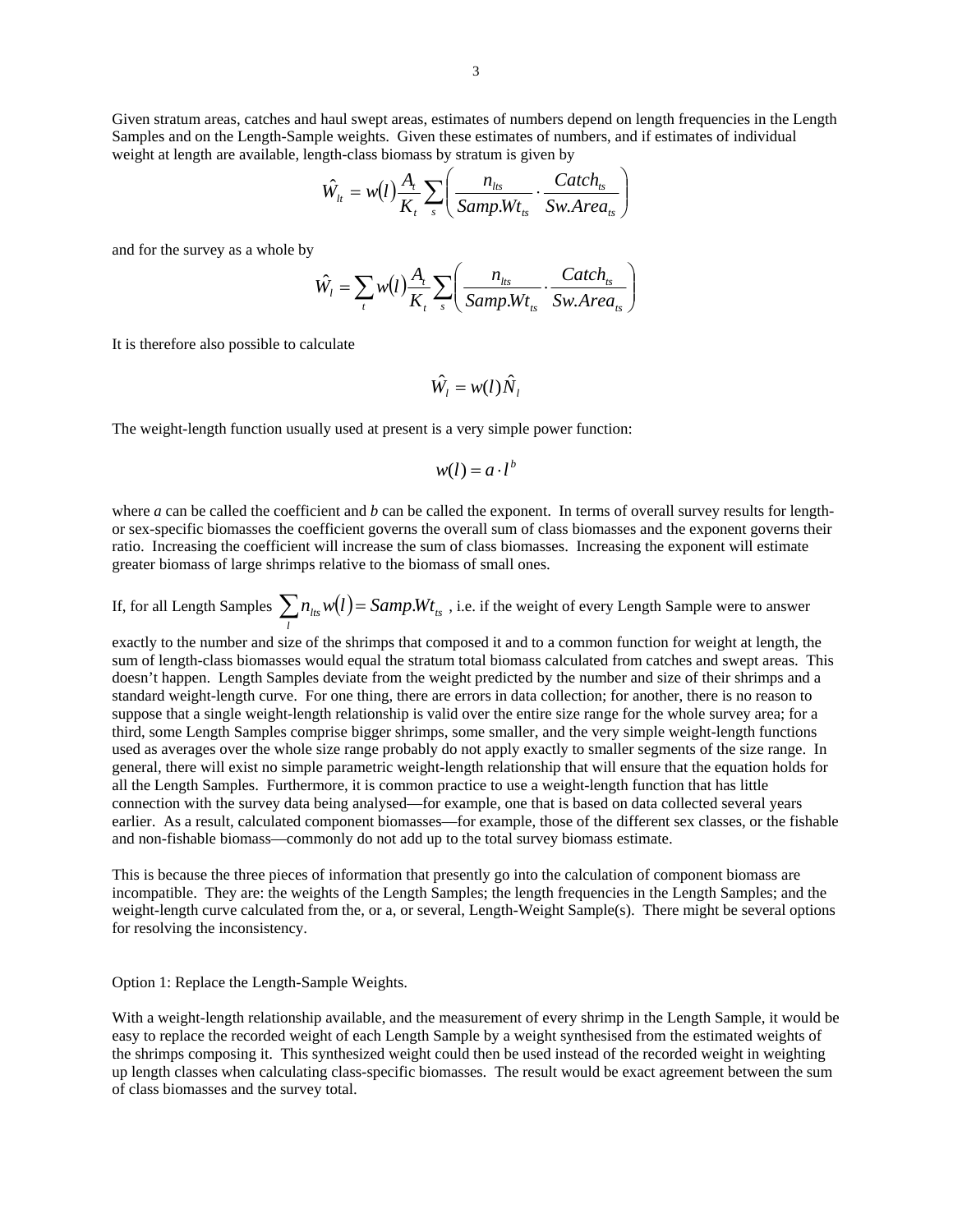The statistical model underlying this option would be that both parameters of the weight-length function were reliable, and that the counts and length measurements in the Length Samples were also reliable, but that the Length-Sample weights were unreliable. Possible reasons might be differences in the time allowed for draining off excess water, errors in the allowance made for *Pandalus* shrimps that could not be measured, or for shrimps of other species, &c. Estimates of class-specific and total *numbers* would differ from those calculated using the weighed Length-Sample weights. The total estimated survey biomass would be divided between large and small shrimps as indicated by the slope of the weight-length function.

|                            |                  | Numbers $(\times 10^{9})$ | Biomass $\%$ <sup>1</sup> |        |          |  |
|----------------------------|------------------|---------------------------|---------------------------|--------|----------|--|
|                            | Males<br>Females |                           | Shrimps $< 14$            | Female | Fishable |  |
|                            |                  |                           | $mm$ CL                   |        |          |  |
| Weighed weights            | 43.9263          | 12.8119                   | 5.3412                    |        |          |  |
| Wt-Len from Length Samples | 43.7042          | 12.8074                   | 5.3204                    | 37.51  | 91.90    |  |
| Wt-Len from Wt-Len samples | 43.4153          | 12.6828                   | 5.2996                    | 37.69  | 92.01    |  |
| Standard Wt-Len function   | 45.6127          | 13.2368                   | 5.5994                    | 38.09  | 92.25    |  |
| Std fun., corrected        | 44.1242          | 12.8048                   | 5.4167                    | 38.09  | 92.25    |  |

Table: Results of replacing weighed Length-Sample weights by estimates derived from weight-length curves.

<sup>1</sup> replacing the weighed Length-Sample weights by those calculated from the weight-length curve in use ensures that the discrepancy in *total* stock biomass is zero.

This option is unattractive because numbers would calculated by replacing certain data pertaining to the current survey—i.e. the weighed Length-Sample weights—by data from a different source—i.e. the given weight-length function. On the other hand, it is the logical corollary of using an exogenous weight-length curve as correct, and it does guarantee exact agreement between the survey estimate of total biomass and the sum of class biomasses, however the classes are defined.

Option 2. Replace the weight-length relationship.

There are several possibilities for replacing the weight-length function. All leave untouched the Length-Sample data, and therefore the estimates of class-specific numbers.

a) Present practice for correcting a discrepancy between the overall survey biomass estimate and the sum of class biomasses tends to be the applying a correction factor to the class biomasses so that they add up right. The statistical model underlying this procedure is that the exponent of the weight-length function being used is correct, but that the coefficient isn't—i.e. replacing the weight-length function with another one with the same exponent but a different coefficient. If the posterior correction factor applied to the class biomasses had been applied as a prior correction factor to the weight-length coefficient, the sums would have come out right in the first place.

Under this procedure, the biomass ratios of males and females, or fishable and non-fishable components, are still governed by the exponent of the given weight-length function, which is assumed reliable even though the coefficient is up for replacement.

b) A weight-length function can be calculated each year from the Length-Weight sample, usually comprising one to two thousand weight-length pairs. The overall disadvantage of doing so is that the shrimps composing the Length-Weight sample are not selected or treated in the same way as the shrimps in the Length Samples and their weights at length might not be exactly comparable. Furthermore, the sampling of shrimps for the Length-Weight samples is undescribed.

Deficiencies in present practice in applying this method are that the weight-length functions are commonly calculated using Sigmaplot, leading to the reporting of the coefficient to 1 significant digit, which is unsatisfactory; and that weight-length functions are calculated with no weighting applied to the shrimps in the sample.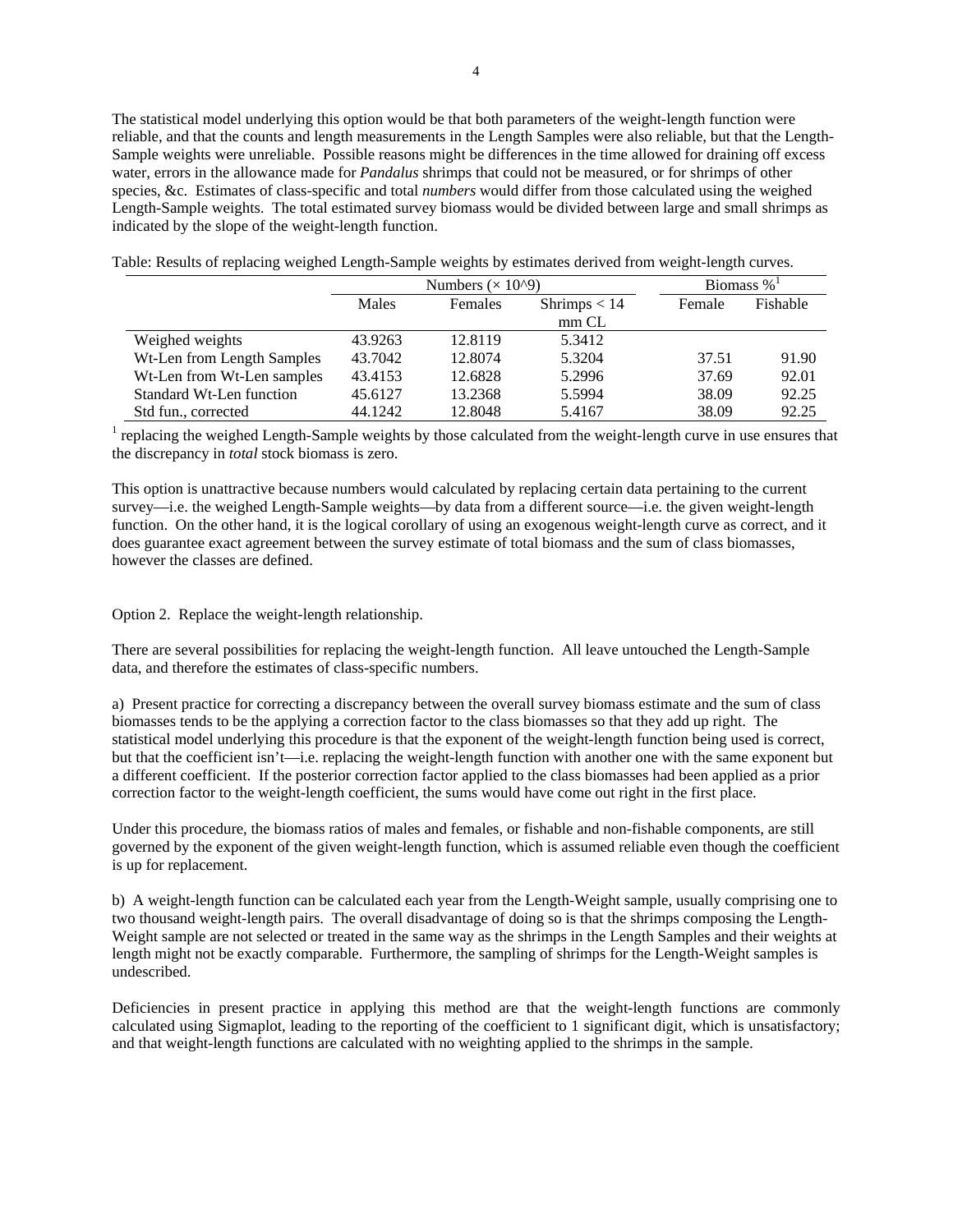c) The Length Samples, with their weights and length frequencies, provide a means of calculating a weight-length curve independent of having to weigh and measure individual shrimps, provided, which appears to be the case, that the length frequency distribution varies from one Length Sample to another. Table 1 is extracted from 2009 Length Sample length distributions, and it can be seen that the relative frequencies of different lengths differ from sample to sample. It is this between-sample variation in relative frequencies that makes it possible to consider calculating a weight-length curve from this set of data alone.

|                | CPL class (mm) |                |                |                |                |                |                |                |                |                |                |      |                |                |    |
|----------------|----------------|----------------|----------------|----------------|----------------|----------------|----------------|----------------|----------------|----------------|----------------|------|----------------|----------------|----|
| <b>Station</b> | 19             | 19.5           | 20             | 20.5           | 21             | 21.5           |                | 22 22.5        | 23             | 23.5           | 24             | 24.5 | 25             | 25.5           | 26 |
| 104            | 19             | 16             | 18             | 22             | 23             | 16             | 18             | 24             | 9              | 11             | 7              | 5    | 5              | 1              |    |
| 105            | 3              | $\overline{4}$ | 6              | 13             | 5              | 12             | 6              | 6              | 8              | 7              | $\overline{2}$ | 3    | 1              | 1              |    |
| 106            | 4              | $\tau$         | $\overline{7}$ | 6              | $\overline{4}$ | $\overline{2}$ | 3              | 7              | 4              | $\overline{2}$ | 3              | 1    | 1              |                |    |
| 107            | 3              | 3              | 6              | $\overline{2}$ |                | 2              | $\overline{2}$ | $\overline{4}$ | 4              | 3              | 5              | 4    |                |                |    |
| 108            | 33             | 36             | 28             | 37             | 9              | 17             | 16             | 11             | 10             | 13             | 17             | 4    | 5              |                |    |
| 109            | 1              | 3              | 3              | 1              | 7              | 3              | 8              | 5              | 10             | 23             | 33             | 31   | 28             | 17             | 11 |
| 11             | $\overline{2}$ | 3              | 5              | $\overline{2}$ | 1              | 4              | $\overline{2}$ |                | $\overline{2}$ | $\mathbf{1}$   | 1              |      |                | 1              |    |
| 110            | 3              | 3              | $\overline{2}$ | 7              | 5              | 5              | 6              | 12             | 11             | 19             | 20             | 27   | 33             | 18             | 12 |
| 111            |                |                | $\overline{2}$ | $\overline{2}$ | 3              | 3              | $\overline{4}$ | 9              | 3              | 5              | 14             | 10   | 8              | 6              | 5  |
| 112            | 25             | 34             | 52             | 38             | 42             | 37             | 23             | 19             | 13             | 10             | 11             | 9    | $\overline{4}$ | $\mathfrak{D}$ |    |
| 113            | 22             | 25             | 26             | 24             | 12             | 14             | 5              | $\overline{4}$ | 3              | 4              | 3              | 1    | 1              | $\overline{2}$ | 1  |
| 114            | 15             | 18             | 10             | 9              | 8              | 7              | 9              | 5              | 4              | 5              | 3              | 1    | 1              | 1              |    |
| 115            | 12             | 10             | 9              | 9              | 6              | 7              | 1              | 3              | 7              | 6              | 6              | 3    | 3              |                |    |
| 116            | 23             | 26             | 31             | 20             | 23             | 13             | 8              | 6              | 10             | 11             | 10             | 4    | 3              |                | 1  |
| 117            | 39             | 55             | 59             | 65             | 59             | 58             | 43             | 33             | 17             | 13             | 26             | 13   | 6              | 5              | 3  |

Table1: Example of length-class frequencies extracted from 2009 Length Sample data.

The annual Length-Weight sample consists of 1 to 2 thousand individuals. The Length Sample data, with the associated sample weights, comprises some 200 weighed samples and measurements of a few tens of thousands of shrimps—a larger collection of lengths, but fewer weights. The exponential weight-length curve usually fitted requires only 2 parameters to be estimated, a coefficient and an exponent:

$$
w(l, a, b) = a \cdot l^b
$$

and fitting these parameters to the Length-Sample data presents no problems.

 $\overline{a}$ 

$$
Samp.Wt_{ts} = a \sum_{l} n_{lts} l^{b} + \varepsilon_{ts}
$$

and it is then a simple matter of adjusting the values of a and b to minimise an appropriately weighted sum of squares of the errors  $\varepsilon^2$ . This is readily done with, for example, Excel Solver or PROC NLIN in SAS. If the objective is to fit a weight-length relationship such that the sum of class biomasses equals the survey biomass, i.e.

$$
Samp.Wt_{ts} = \sum_{x} a_x \sum_{l} n_{xhs} l^{b_x} + \varepsilon_{ts}
$$

where *x* is the sex and the parameters  $a_x$  and  $b_x$  define sex-specific weight-length curves. In practice, the distributions of female lengths do not differ enough between stations for a female weight-length curve to be satisfactorily fitted.

 $2$  in principle, it is possible to fit sex-specific weight-length curves using similar methods, with a statistical model: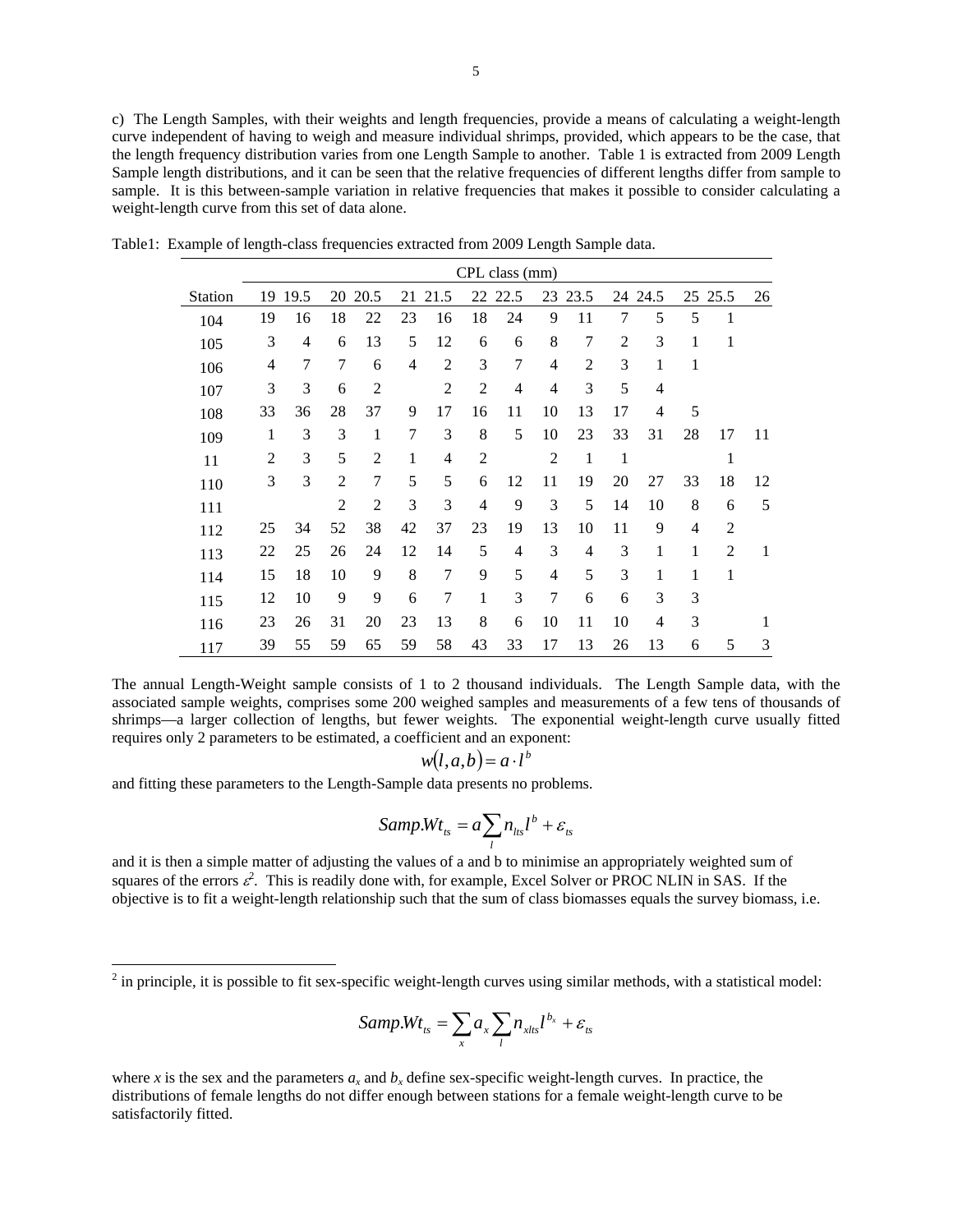$$
\sum_{t} \sum_{s} \left( \frac{A_t}{K_t} \cdot \frac{Catch_{ts}}{Sw. Area_{ts}} \right) = \sum_{t} \sum_{s} \left( \frac{A_t}{K_t} \cdot \frac{Catch_{ts}}{Sw. Area_{ts}} \cdot \frac{\sum_{l} \hat{w}(l) n_{lts}}{Samp.Wt_{ts}} \right)
$$

we should weight the errors epsilon proportional to catch and to stratum area and inversely proportional to the number of stations in the stratum, to the station swept area, and to the observed Length-Sample weight<sup>3</sup>.

These methods were tested with the 2009 data that I was able to retrieve from various files and databases. Catch, stratum and swept area data were available for 247 stations, of which I found Length-Sample data, comprising 34 803 shrimps, for 215. However, there were two stations that had catches but for which I found no Length Sample data, and in order to simplify the present enquiry, they were simply deleted from the data sets I used. The numbers of stations in their strata were adjusted accordingly. A weight-length curve was fitted to the Length-Sample data using Excel Solver and with weights as above.

I found Length-Weight data for 1768<sup>4</sup> individual shrimps sampled in 2009. I fitted a simple exponential weightlength curve using Excel Solver, with weighting inversely proportional to fitted individual weights but no weighting for Catch, Stratum Area, &c. (Which appears to be consistent with the usual practice.) I also fitted sex-specific curves—male and female—to the same data.

I also found parameter values for a standard weight-length curve used in previous years and apparently used also in 2009.

Parameter values estimated by the fitting methods used are highly correlated, and differences between different parameter sets are best evaluated from a plot of the weight-length relationship. Figure 1 shows the ratios of a weight-length curve fitted to the 2009 Length-Weight sample and of the standard weight-length curve to the curve fitted to the 2009 Length-Sample data. The standard curve lay well below the other two, which for their part crossed over at 18.8 mm CPL, well in the middle of the length distribution. Table 2 shows the sum of length-class weights obtained from the different methods. Fitting a weight-length curve to the Length-Sample data alone gave the closest fit to the estimated total survey biomass. However, it appears from Figure 1 that the 'standard' weight-length curve was inappropriate for the estimation of length- and sex-class biomasses in 2009, and weight-length curves from either the Length-Sample data or the Weight-Length data would have been better. Not only did the standard curve underestimate class biomasses in aggregate, but apparently also overestimated the proportions of female and fishable biomass relative to male and unfishable biomass.

| Fitted to:                     | Coefficient <sup>1</sup> | Exponent' | Total weight  | Fishable       | Female           |
|--------------------------------|--------------------------|-----------|---------------|----------------|------------------|
|                                |                          |           | $error (\% )$ | <b>Biomass</b> | Biomass $(\%)^2$ |
| 2009 Length-Sample data        | 0.946259                 | 2.8456    | 0.40          | 263.595        | 37.40            |
| 2009 Length-Weight Sample data | 0.824921                 | 2.8931    | 1.24          | 266.236        | 37.64            |
| Not known: 'standard' curve    | 0.57837                  | 2.9941    | $-3.26$       | 255.201        | 38.16            |
| Standard curve corrected       | 0.59788                  | 2.9941    | 0.00          | 263.810        | 38.16            |

Table 2: Parameters of exponential weight-length curves fitted to 2009 data for northern shrimp from the West Greenland trawl survey.

<sup>1</sup> parameter estimates have large error correlations; to evaluate differences between parameter sets it is necessary to see plots of the curves.

 $2$  as a proportion of the sum of the estimated male and female weights, not of the survey total.

 $\overline{a}$ 

 $3$  present code of practice prescribes adjusting the size of the cod-end sample to the catch weight alone (Ziemer and Siegstad 2009). It seems that the density of stations in the stratum should also be considered, larger samples relative to catch being appropriate in strata where stations are sparse, and smaller samples where stations are thick on the ground.

 $^4$  unusually many. Weight-length sampling of shrimps in this survey usually produces about 1000 weight-length pairs.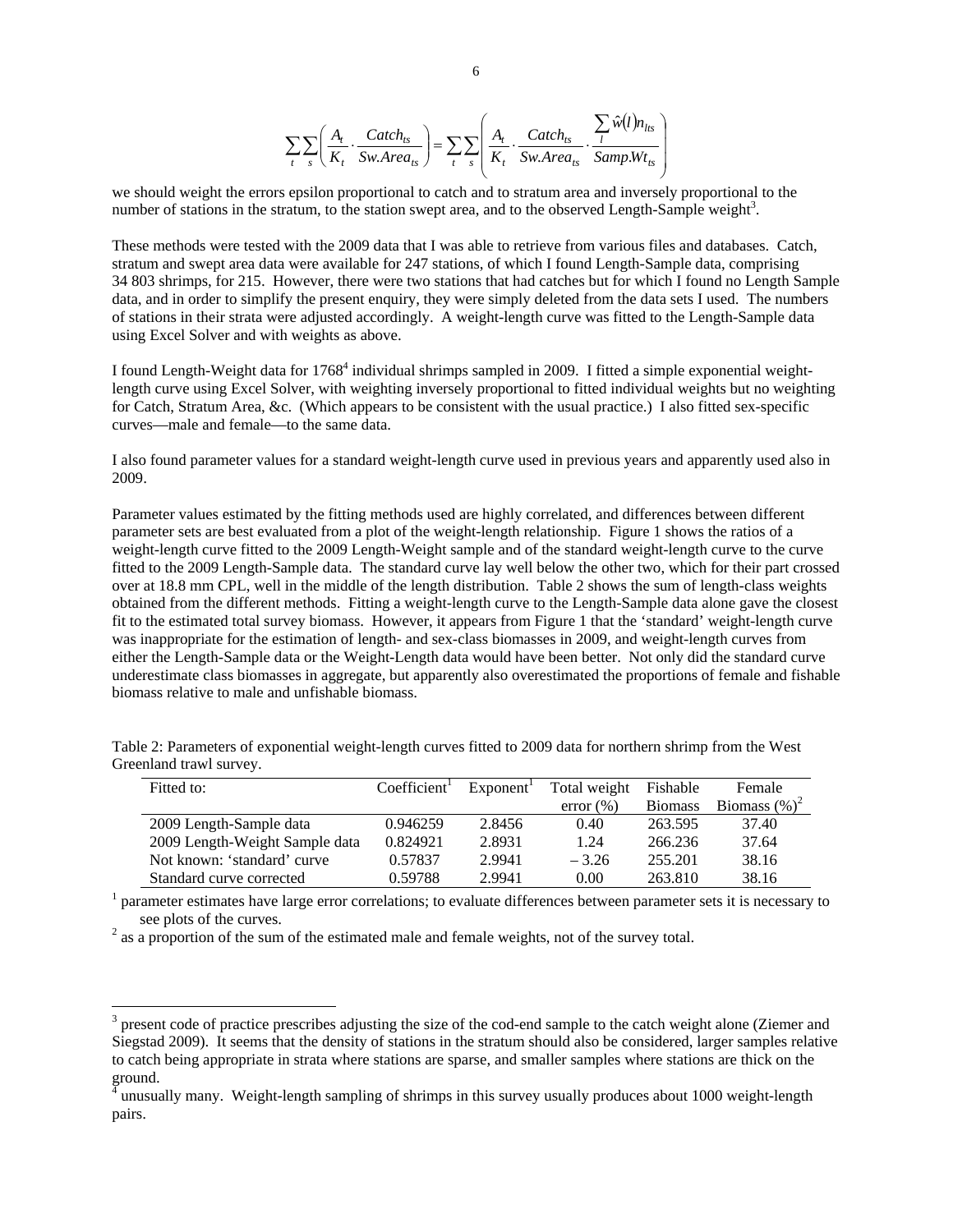

Figure 1: Ratios of length-specific shrimp weights from weight-length curves fitted to 2009 Length-Weight samples and to Length-Weight samples from some earlier years, relative to weights from a weight-length curve fitted to 2009 Length Samples.

This option is attractive from a statistical point of view because it does away with the need to refer to a separate data source. The processing—weighing, sorting, classifying and measuring—of Length Samples from the catches is a central activity in the West Greenland trawl survey directed toward evaluating the state of the stock, and much thought has gone into prescribing standard methods for carrying out the work and recording the measurements. There is therefore much to be said for making the maximum use of the data. There is statistical advantage in calculating the weight-length relationship directly from the data set to which it will be applied when class-specific biomasses are to be calculated, instead of referring to the results of a separate procedure which is likely to produce a weight-length relationship that is not quite compatible with the rest of the data. The weight-length curve fitted from the Length Samples alone will tend to fit best in the length classes where there is the greatest variation in numbers, which will tend to be where there are most shrimps in the catch, and this is what we want.

This option would also be readily applied to subdivisions of the survey, for example if we wanted to calculate male and female biomasses for a northern area and a southern area separately.

### **Conclusions and Recommendations**

- 1. In connection with the reporting of survey results, there is much to be said for doing demographic analyses as simply as possible, while trying to avoid discrepancies between the sum of class biomasses and the total survey biomass.
- 2. For simplicity, it is suggested in this connection to fit a single weight-length curve to all sex classes combined over the whole survey and the entire length range; the advantage of fitting separate curves is small.
- 3. For simplicity, it is also suggested to fit the weight-length curve directly to Length-Sample data, and not to a separate set of individual weight and length measurements. By fitting the curve to the data to be partitioned, discrepancies between the sum of the partitions and the survey total will be reduced or minimised.
- 4. Which is not to suggest that the collecting of weight-length data on individual shrimps should be completely abandoned.